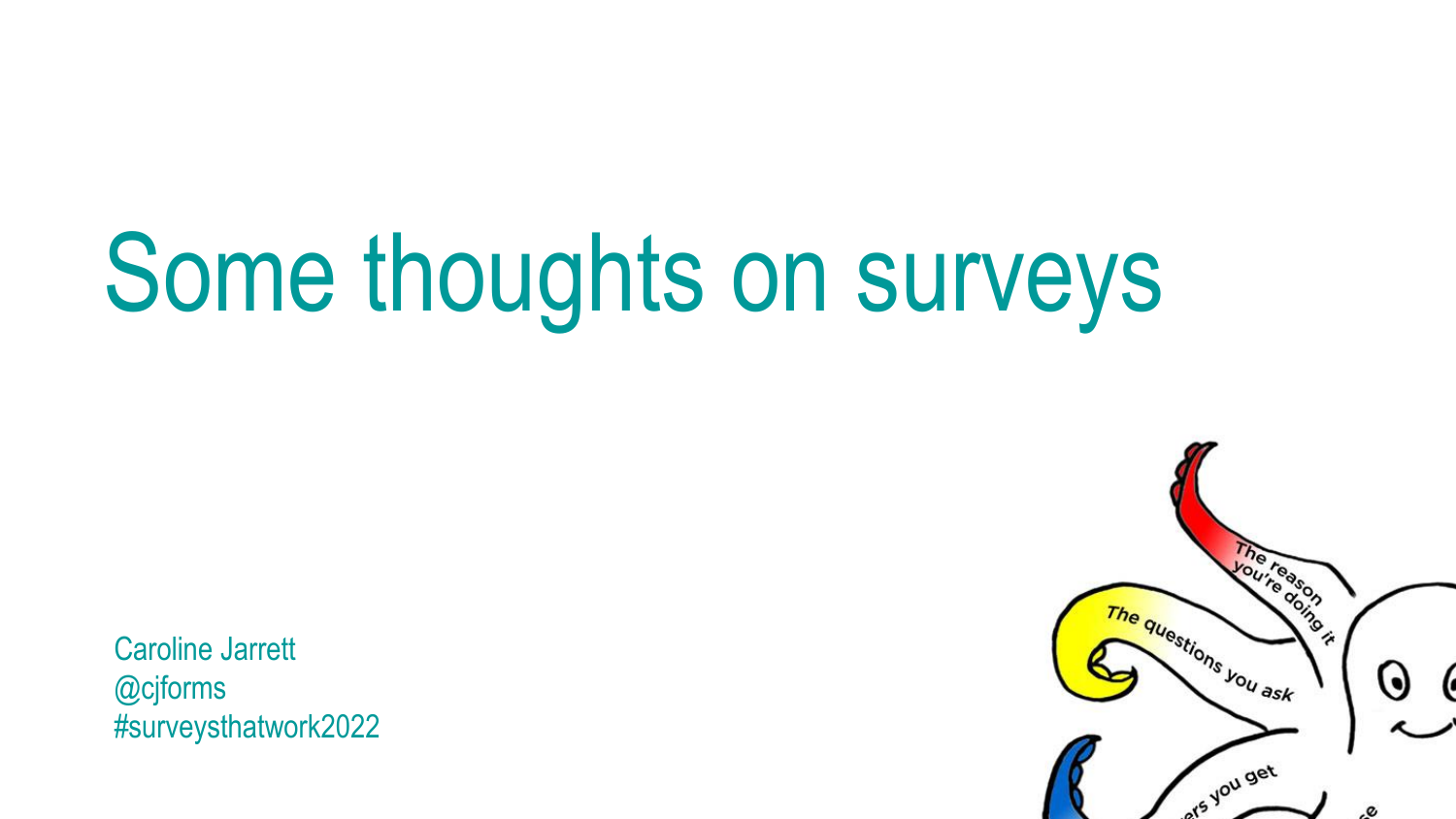## What would you do for a dollar?

2 Caroline Jarrett @cjforms [\(CC\) BY SA-4.0](https://creativecommons.org/licenses/by-sa/4.0/)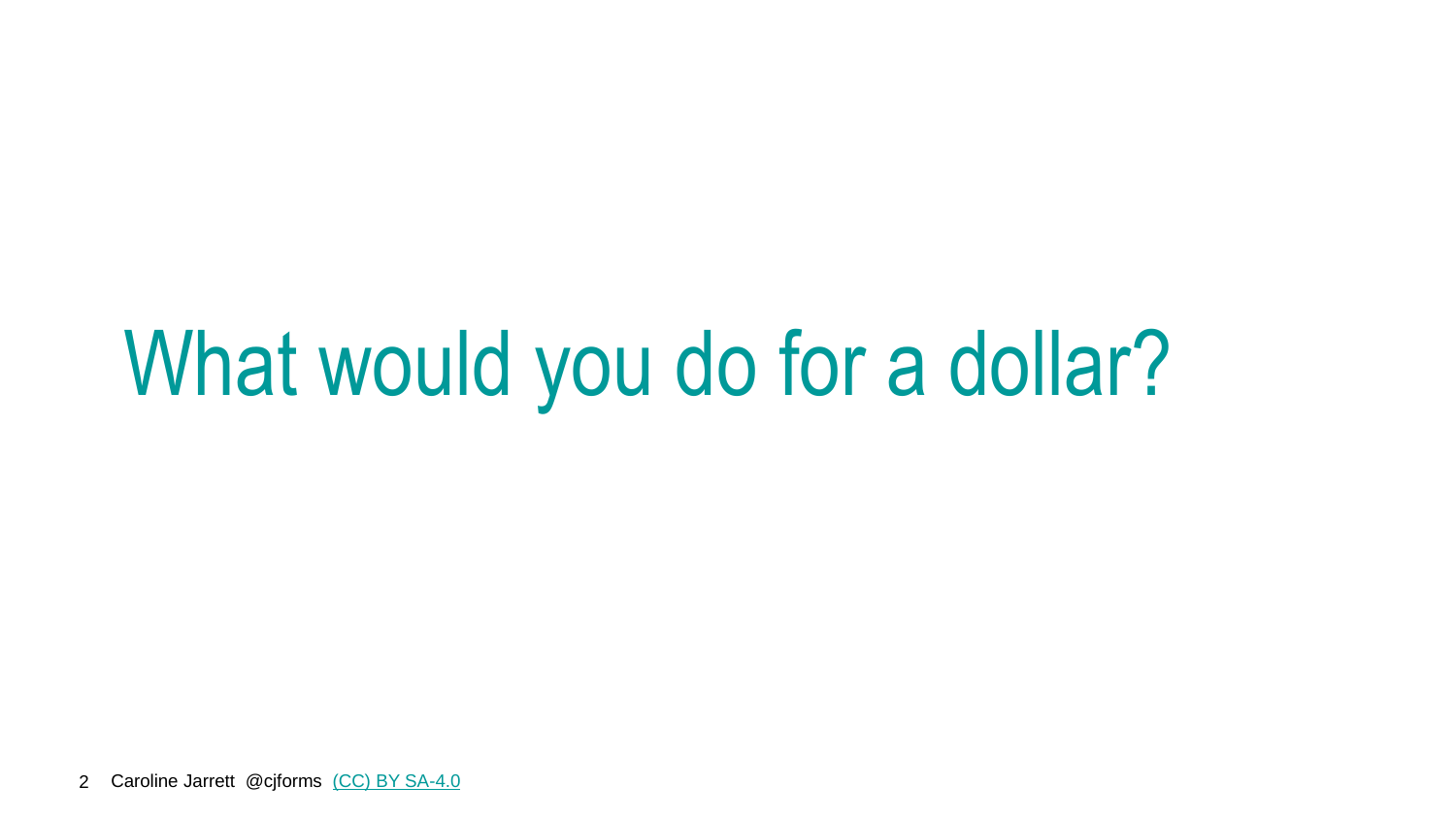#### \$1 in the envelope beats \$10 guaranteed later

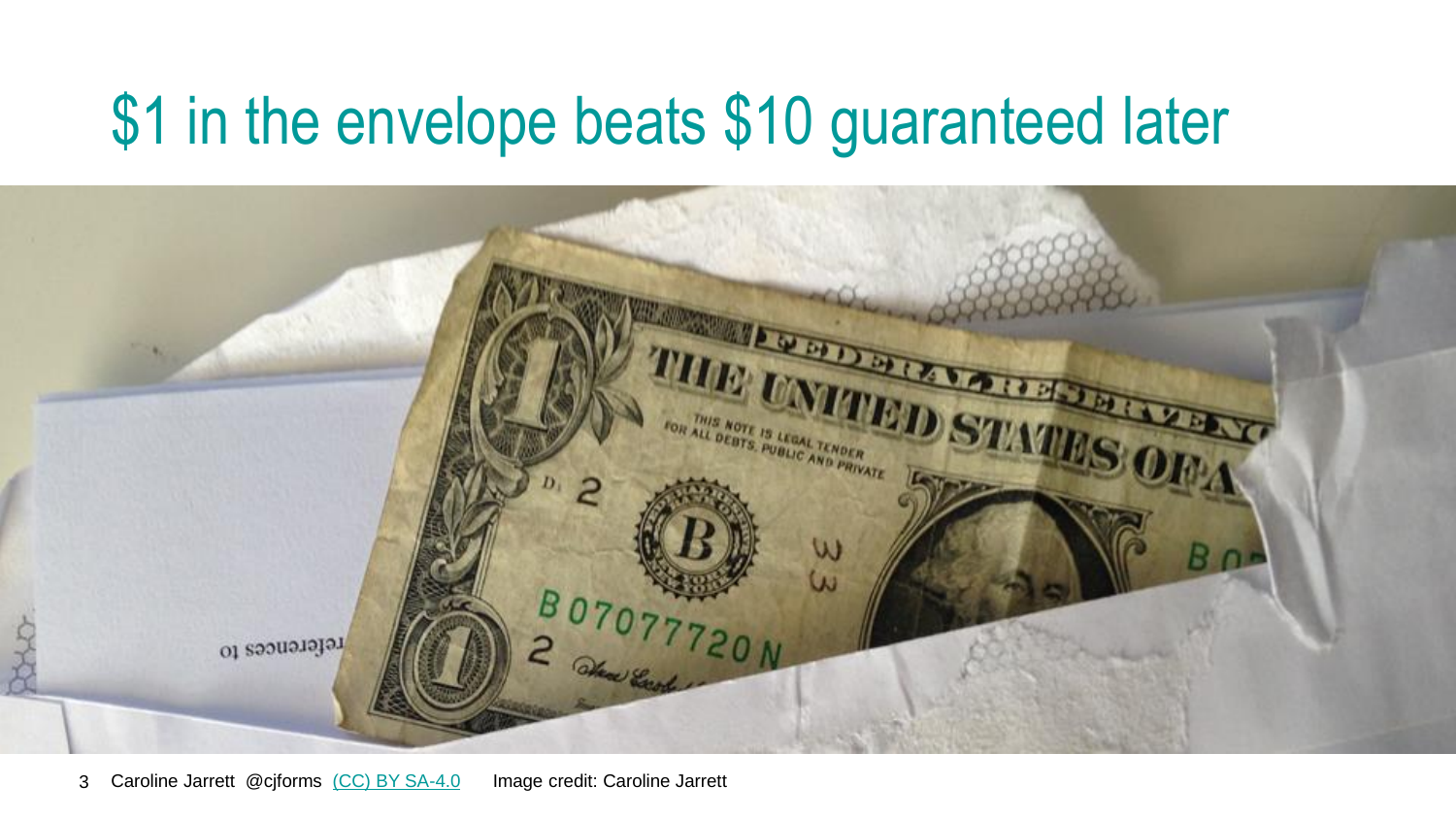#### Response depends on effort, reward and trust



Diagram from Jarrett, C, and Gaffney, G (2008) "Forms that work: Designing web forms for usability" inspired by Dillman, D.A. (2000) "Internet, Mail and Mixed Mode Surveys: The Tailored Design Method"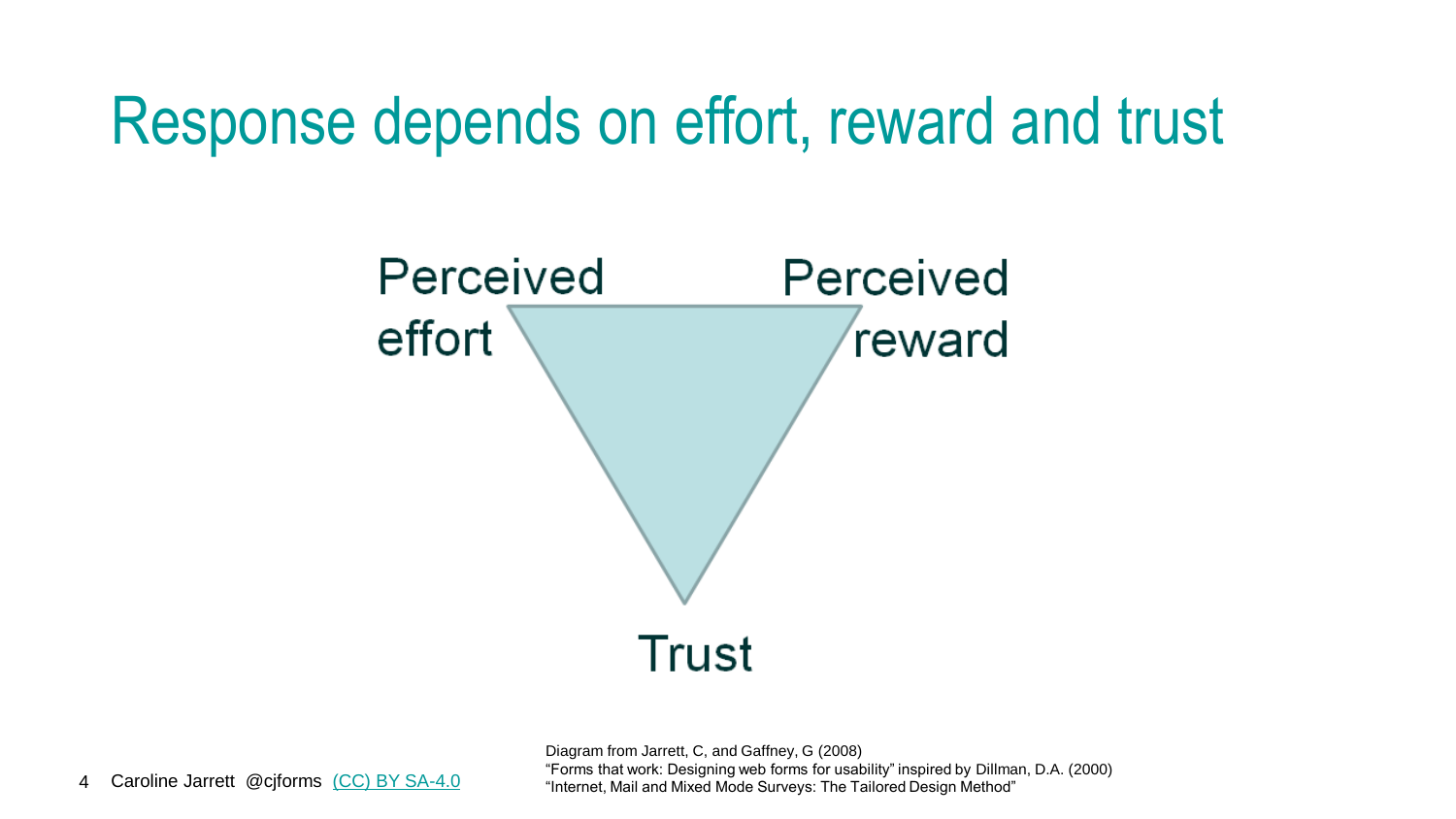#### I'm interested in questions because I've worked on forms for 30 years

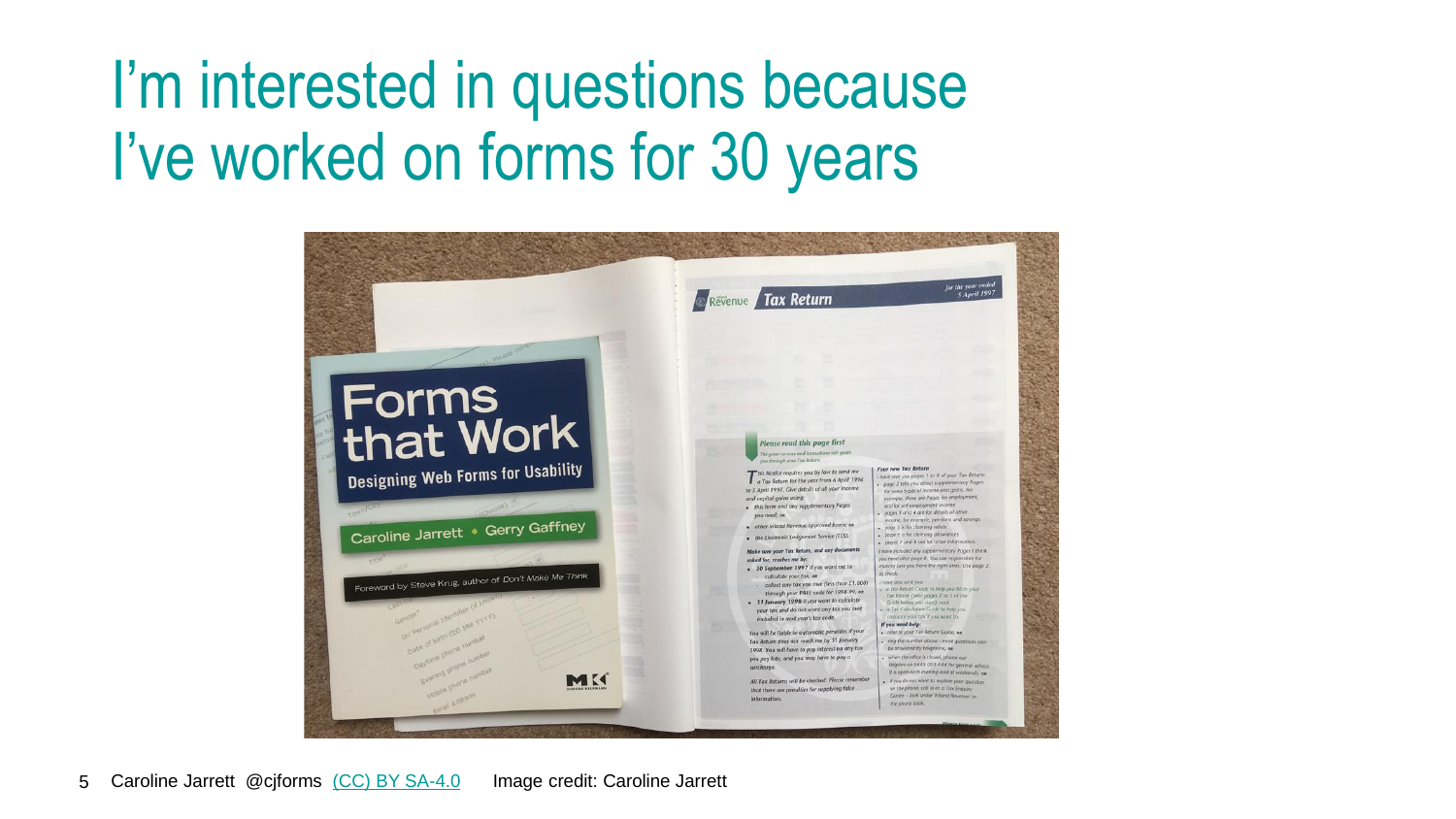#### I turned to the survey literature to learn more, especially about questions

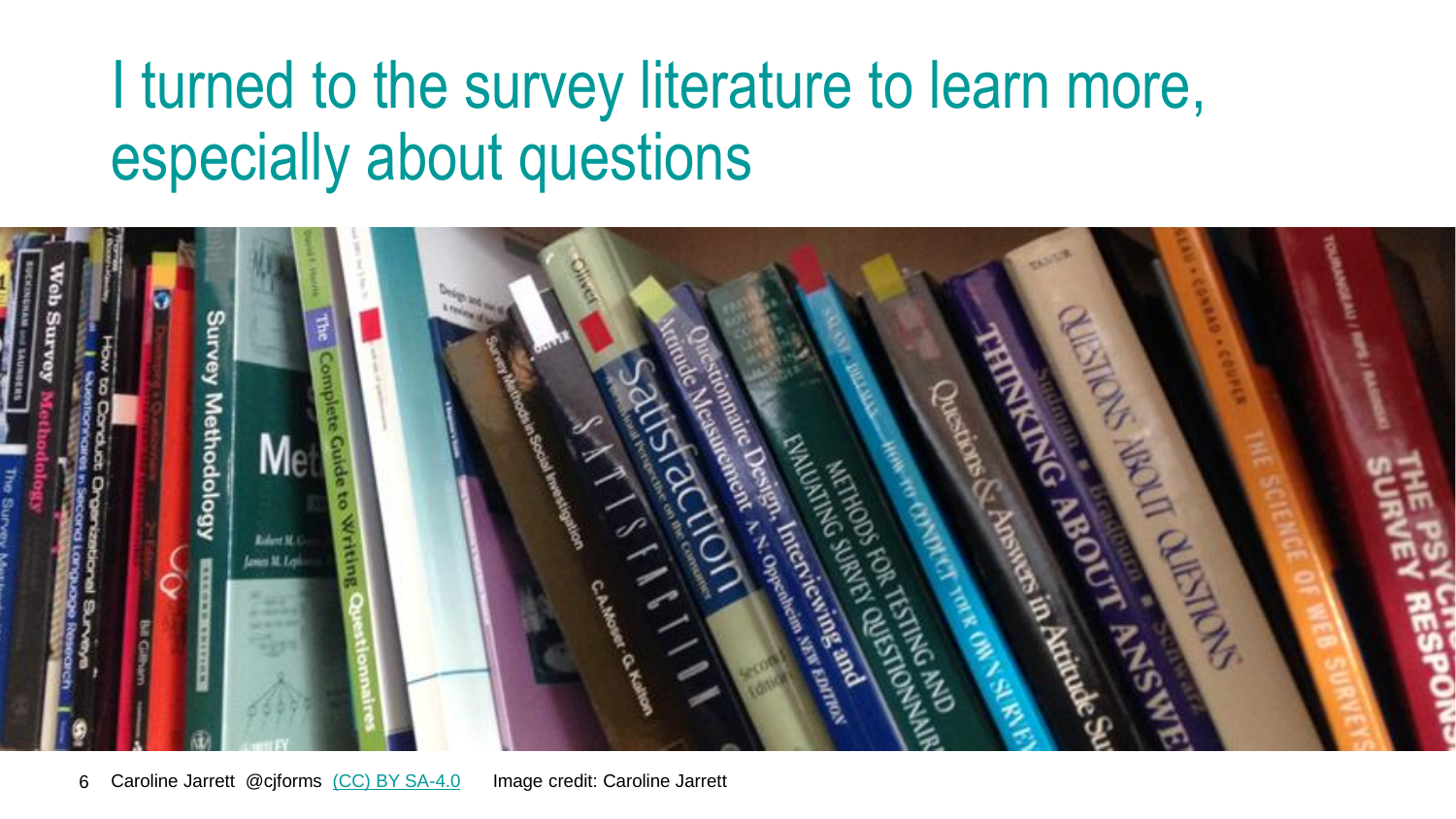#### I found this definition of "the survey"

The survey is a systematic method for gathering information from (a sample of) entities for the purpose of constructing quantitative descriptors of the attributes of the larger population of which the entities are members.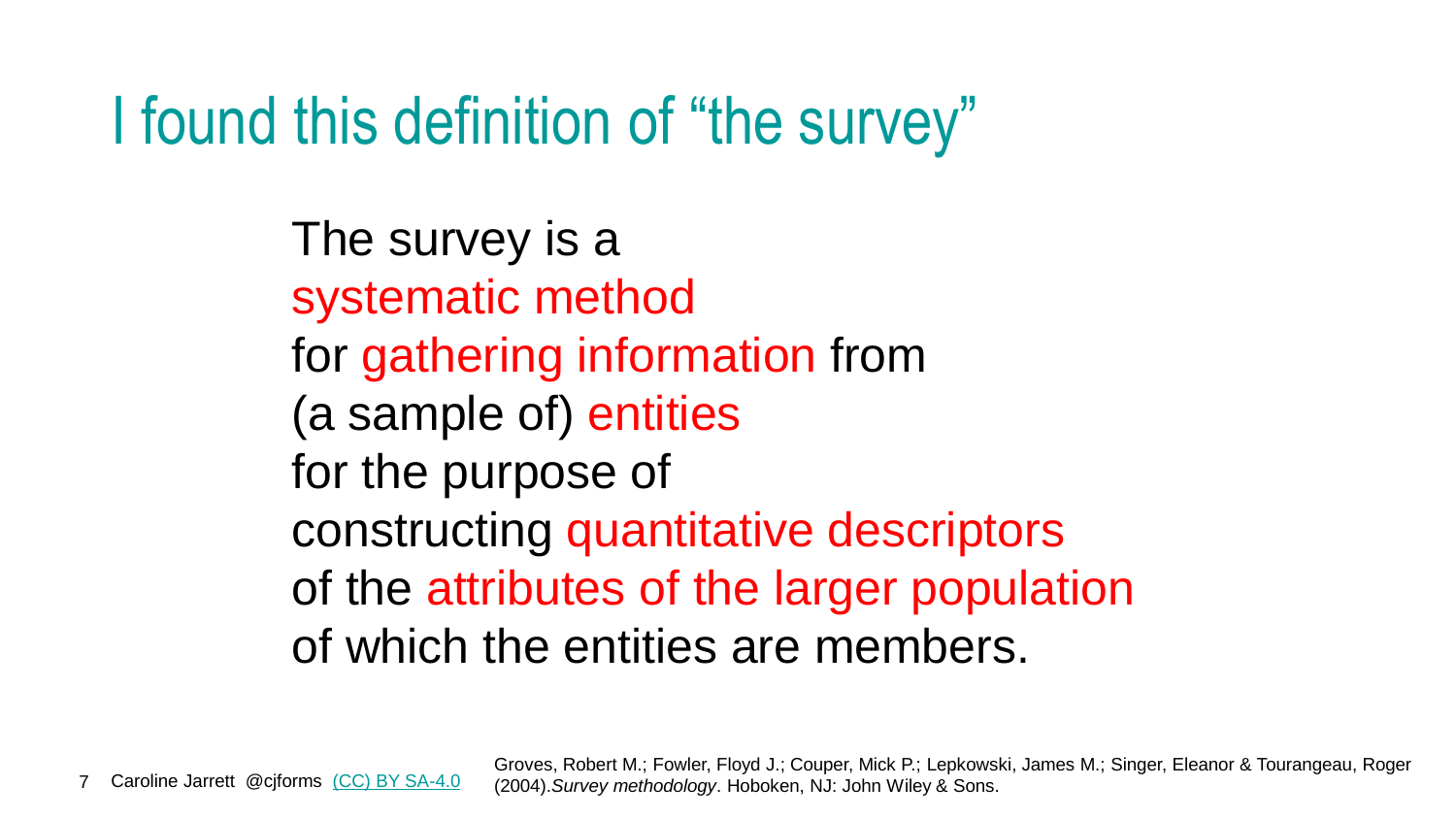### I change the definition a bit

| systematic method                          | becomes process |                          |
|--------------------------------------------|-----------------|--------------------------|
| gathering information                      |                 | becomes asking questions |
| entities                                   | become          | people                   |
| quantitative descriptors                   | become          | numbers about            |
| attributes of the larger population become |                 | make decisions           |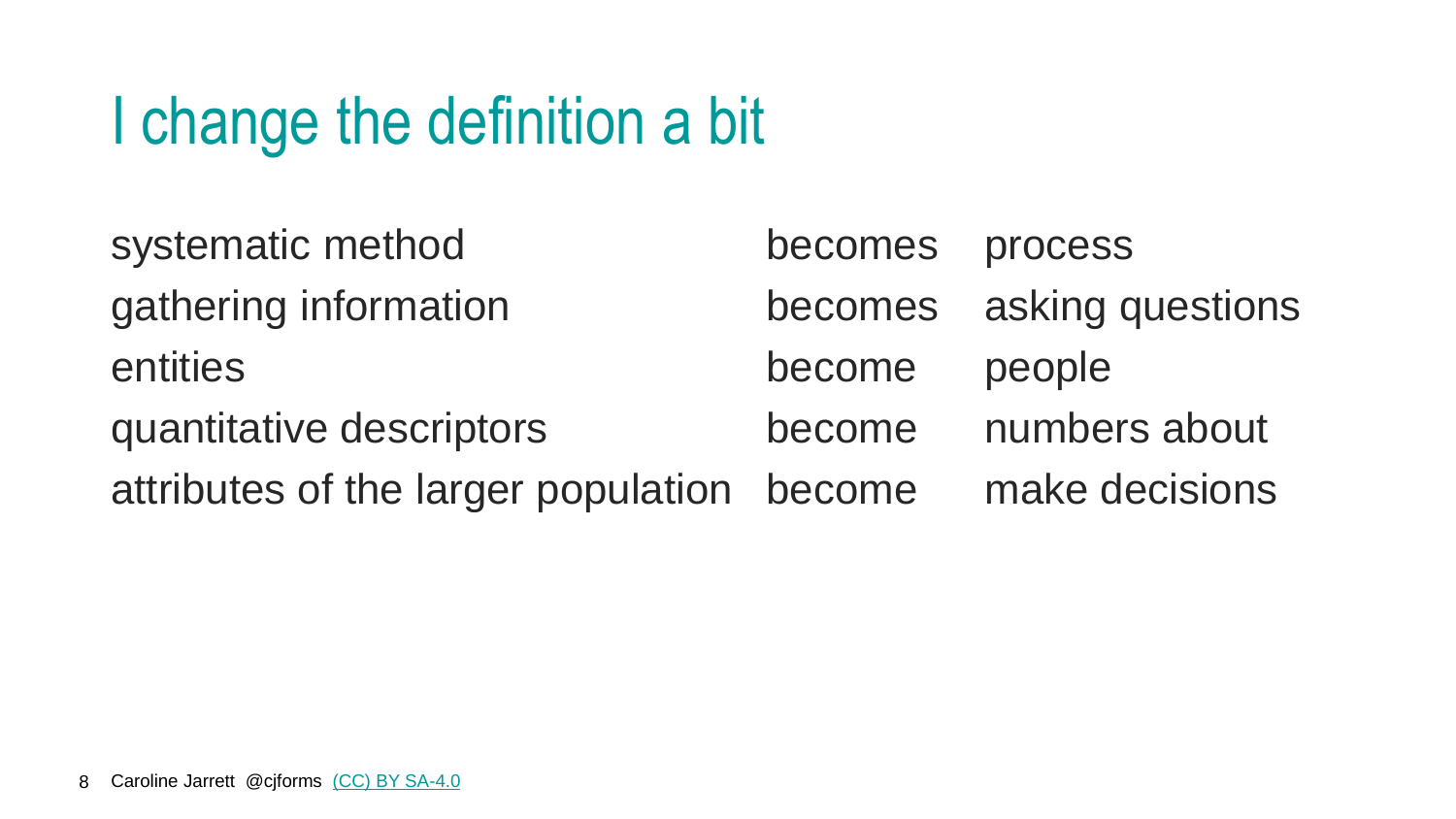#### My definition focuses on process and decisions

The survey is a process of asking questions that are answered by (a sample of) a defined group of people to get numbers that you can use to make decisions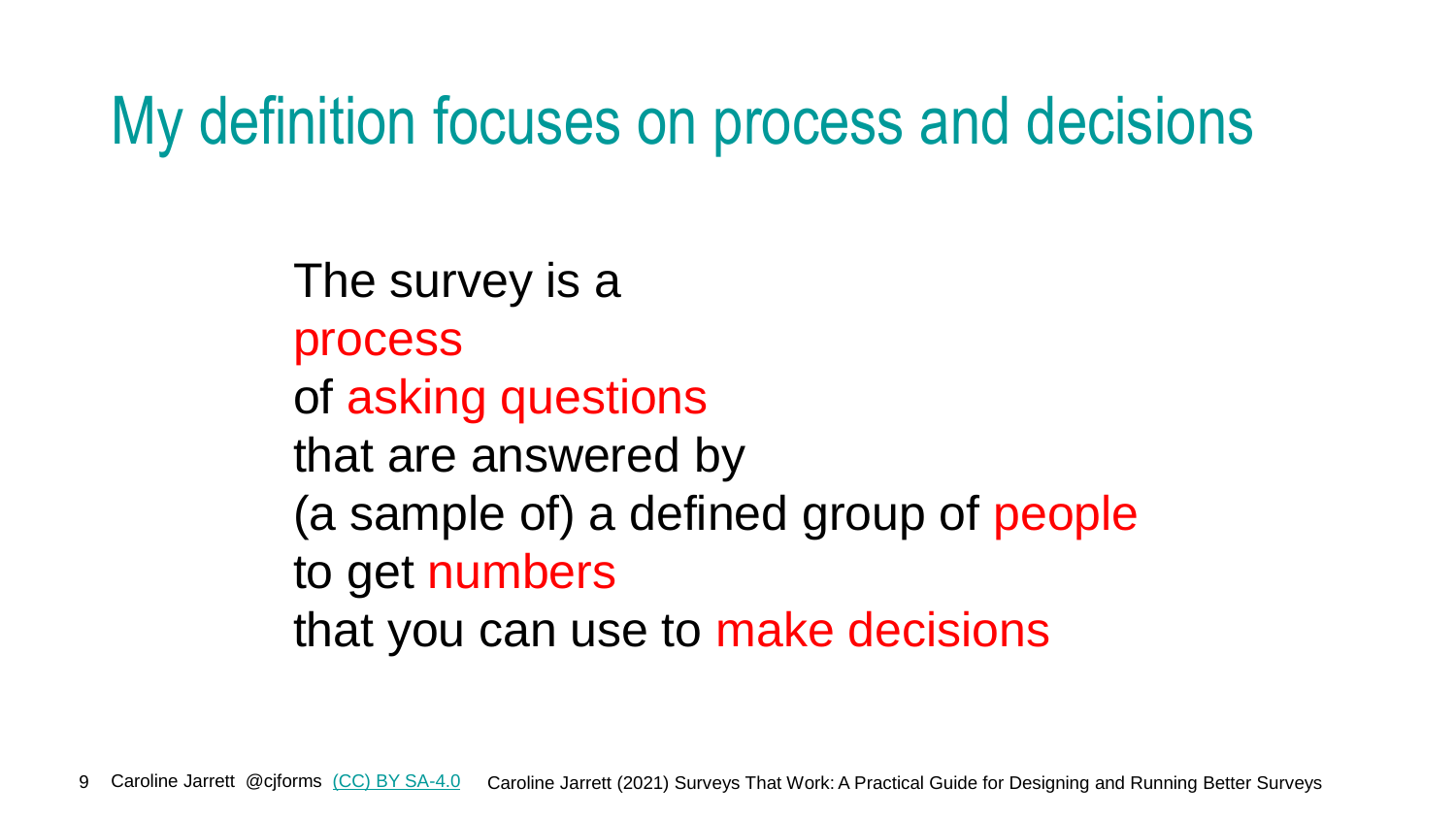#### Start with "why" and "who", end with the number

The survey is a process for getting answers to questions Make decisions: Why you want ask A defined group of people: Who you want to ask The number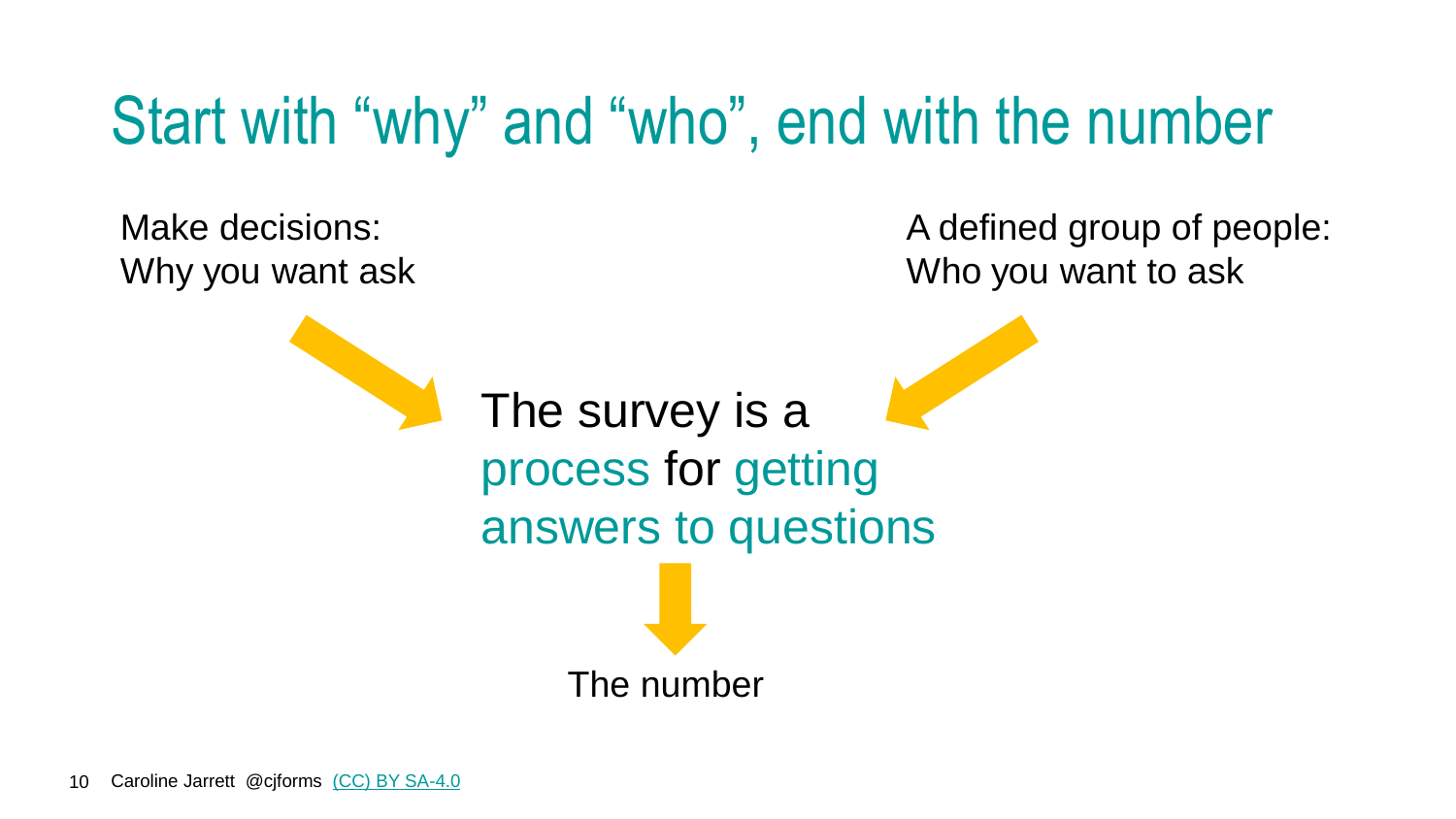#### There's a lot to think about in the survey itself

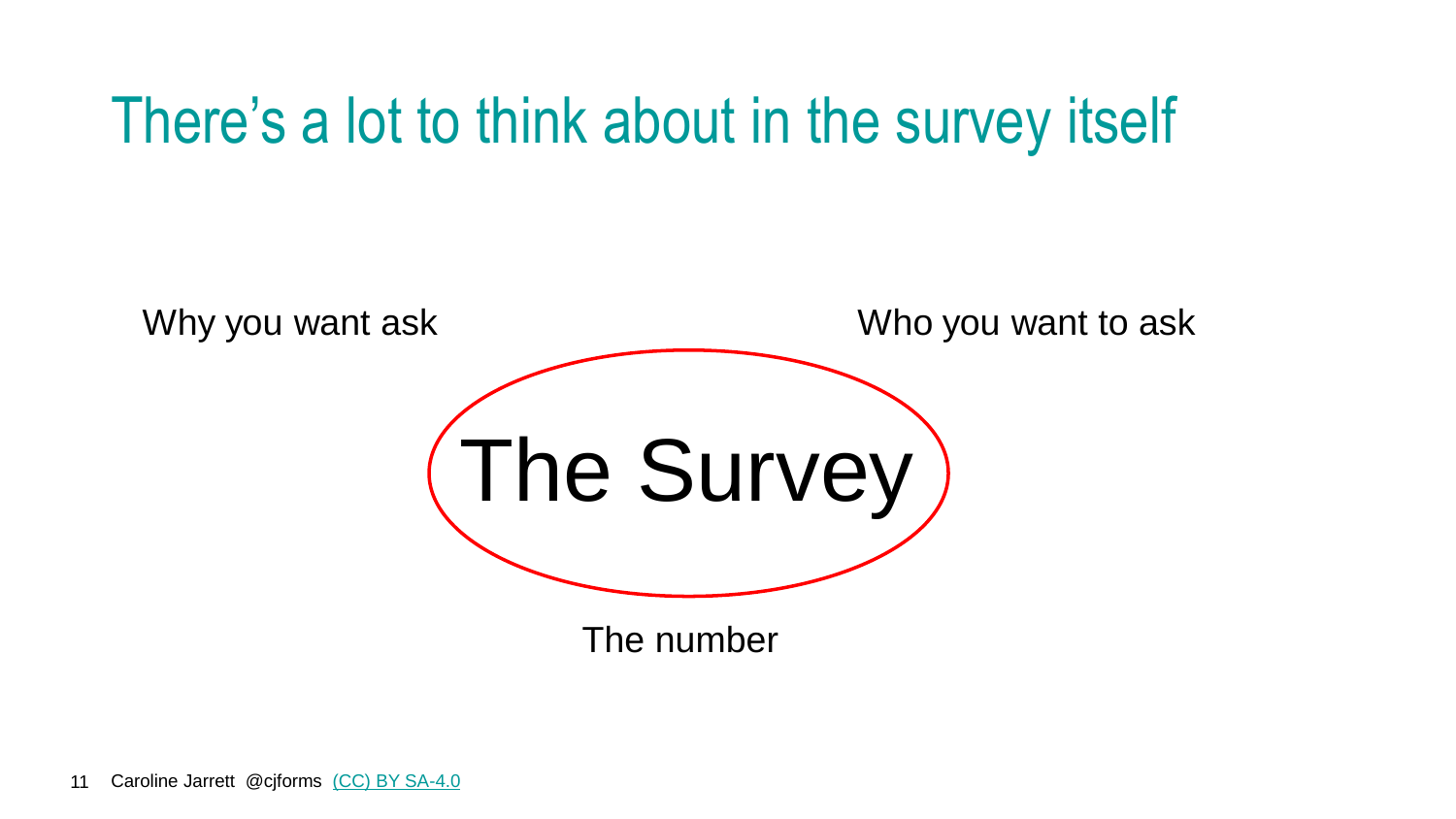#### I made a Survey Octopus of the topics

Why you want ask Who you want to ask The ready The list<br>you sample from The questions you ask The sample you ask  $\Theta$  $\boldsymbol{\Theta}$ who chestond The answers you get A street ones words The answers you use The number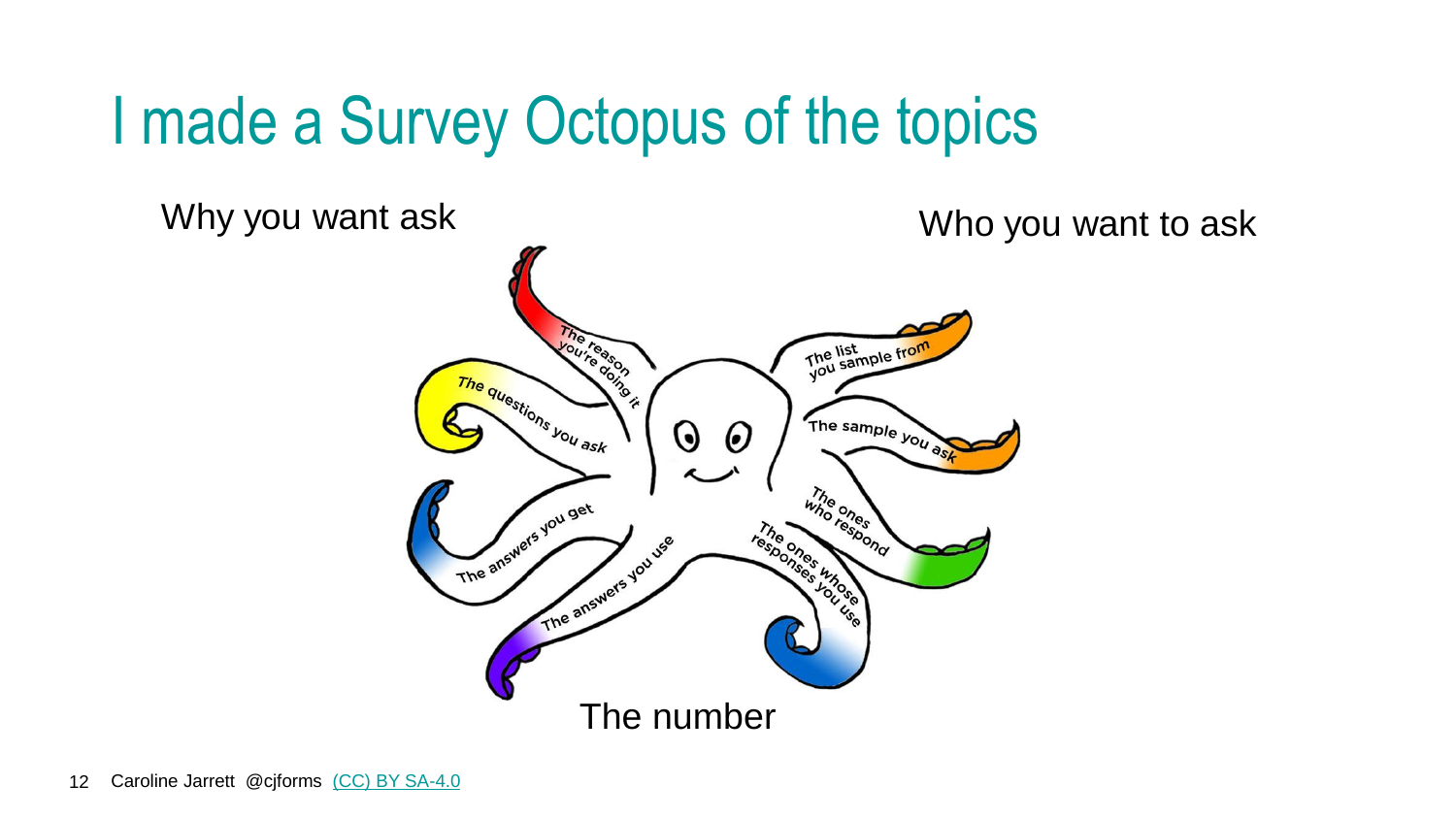#### All the issues are connected

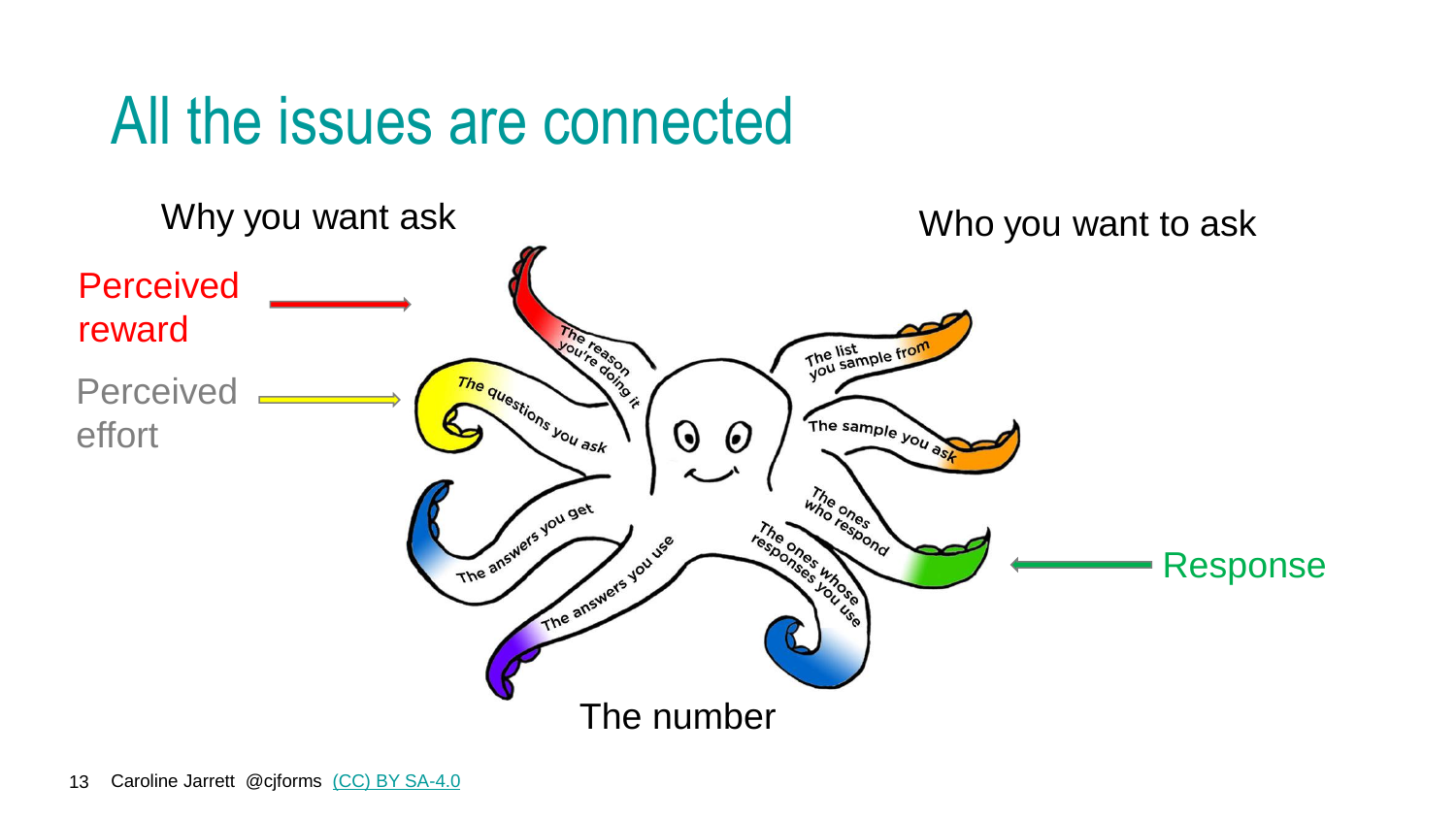#### The process works through from goals to reports

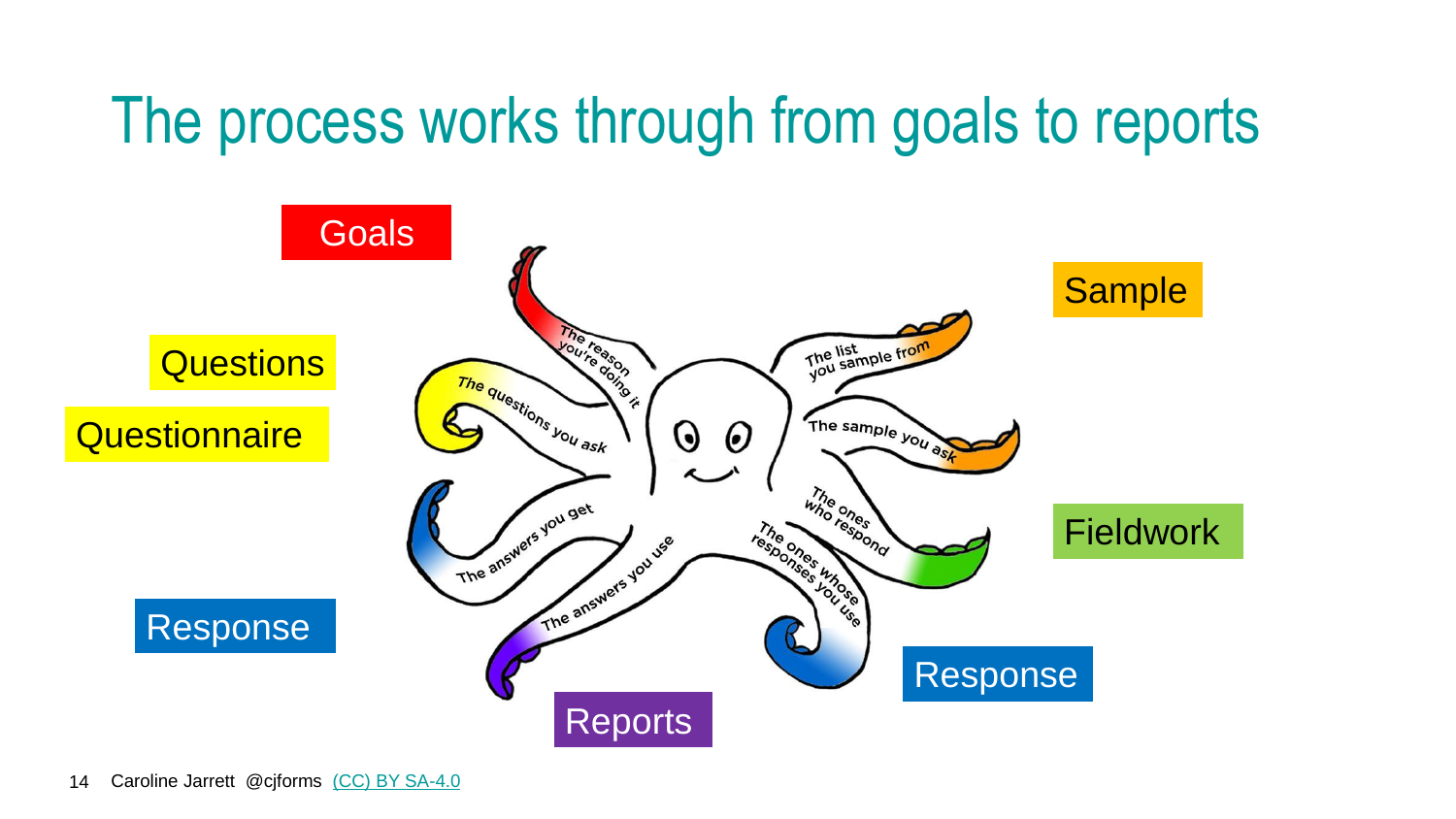#### Here is my linear process for a survey

| Goals                                     | Sample                               | Questions             | Questionnaire              | <b>Fieldwork</b>                                     | Responses                        | <b>Reports</b>                |
|-------------------------------------------|--------------------------------------|-----------------------|----------------------------|------------------------------------------------------|----------------------------------|-------------------------------|
| Establish your<br>goals for the<br>survey | Decide who to<br>ask and how<br>many | Test the<br>questions | Build the<br>questionnaire | Run the<br>survey from<br>invitation to<br>follow-up | Clean and<br>analyse the<br>data | <b>Present the</b><br>results |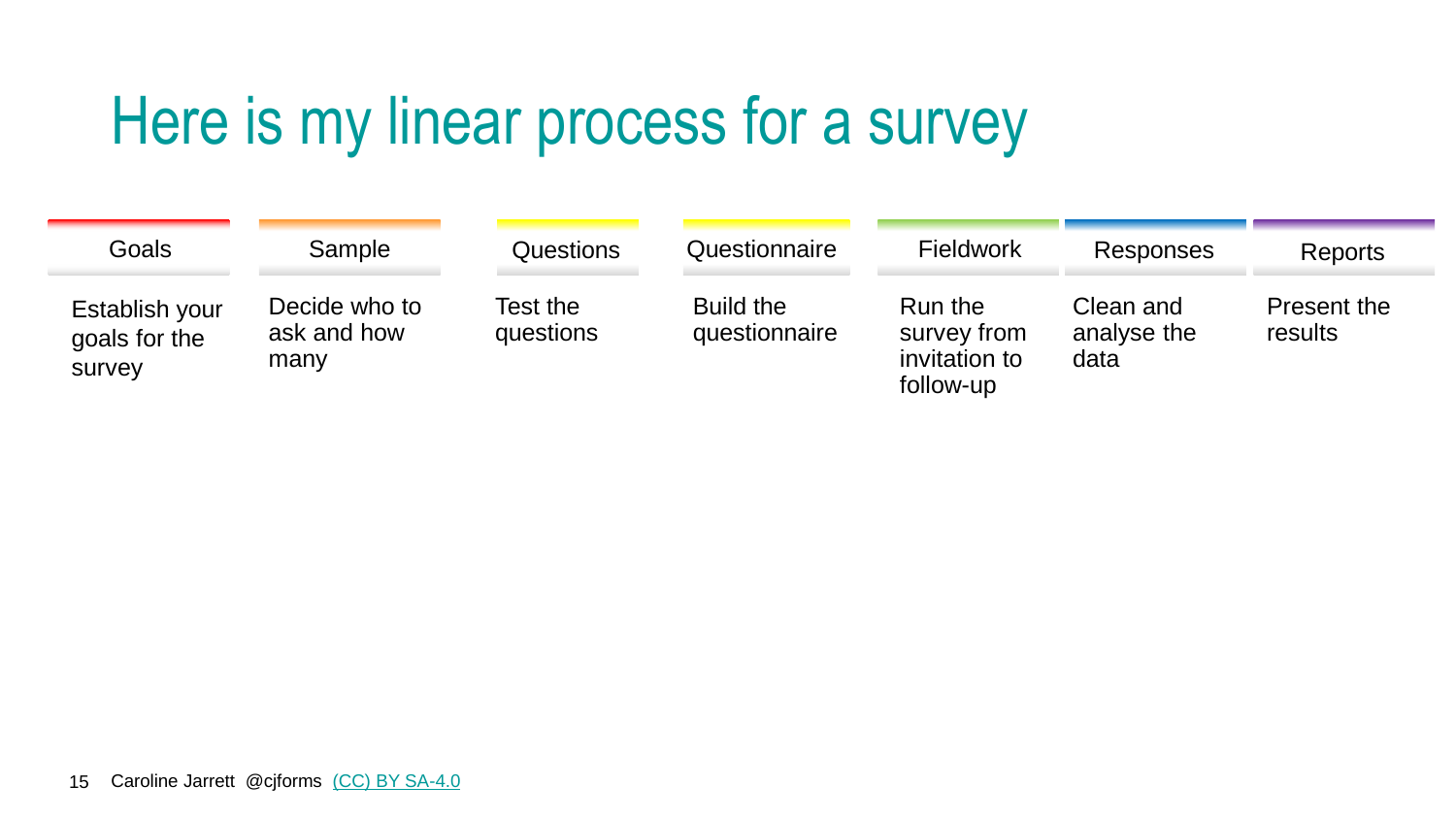#### The questions must align with the reasons

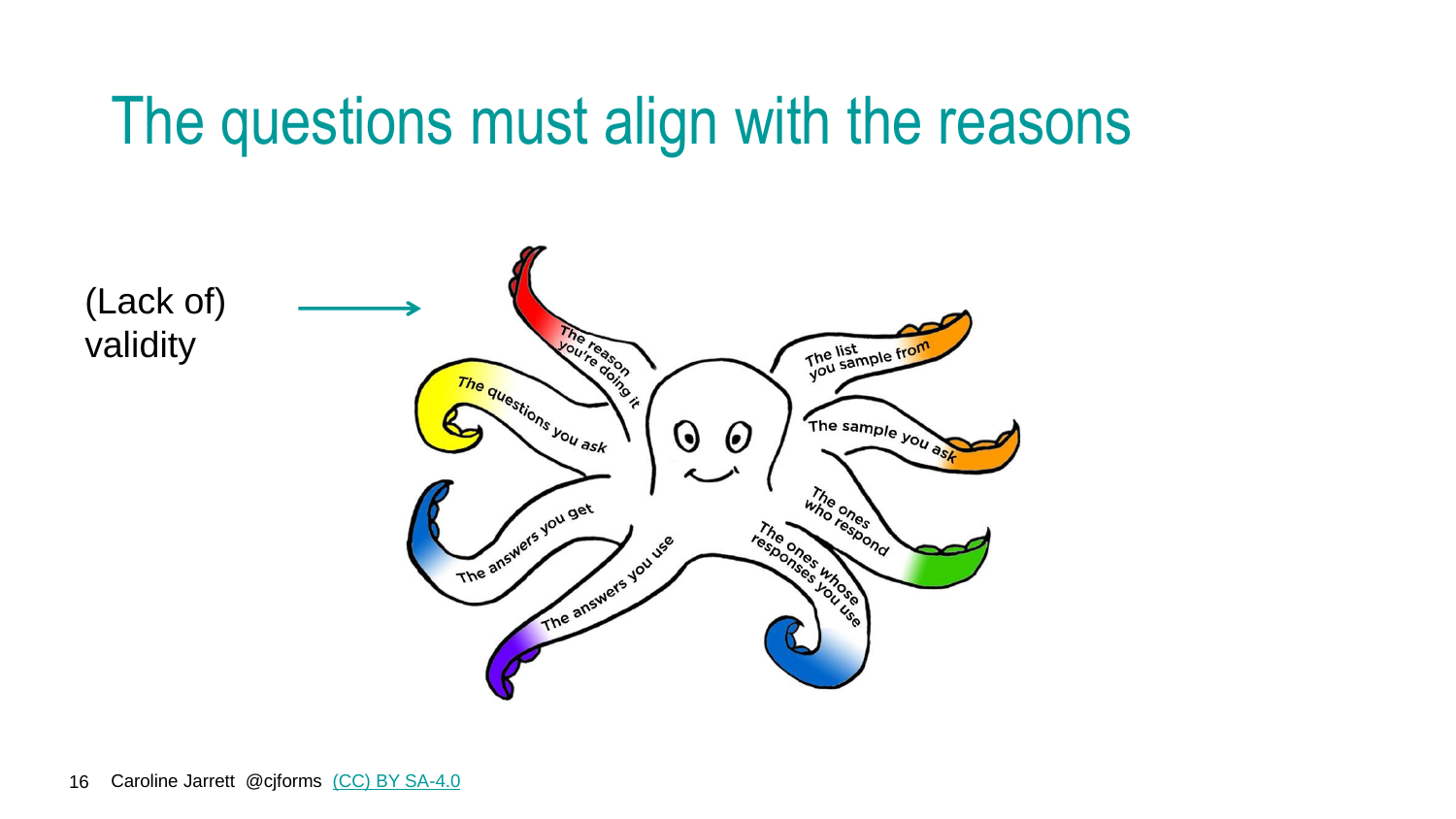#### There are errors all around the Survey Octopus

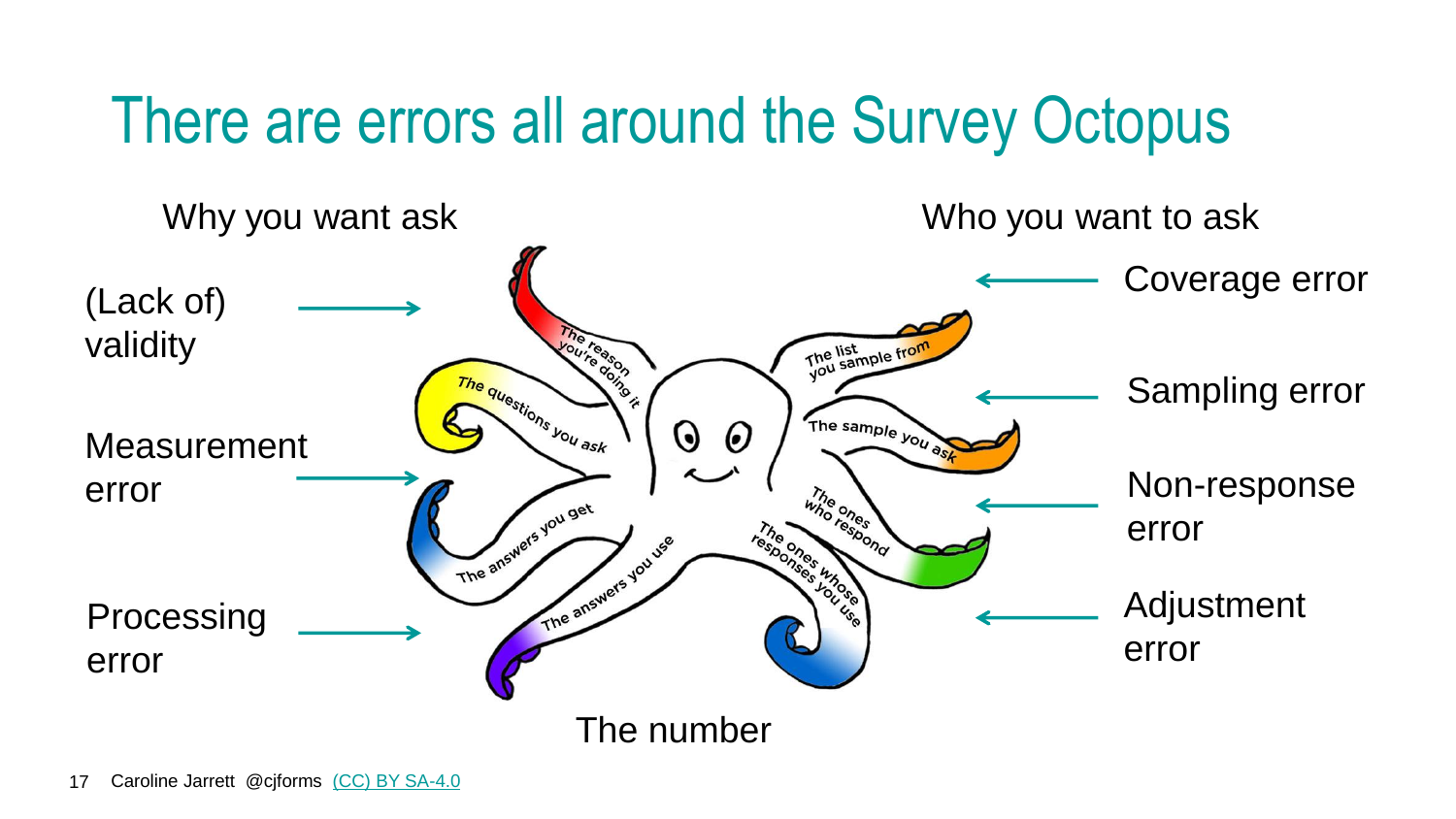### To minimise Total Survey Error, do many things well

| Goals                                      | Sample                                 | <b>Questions</b>                         | Questionnaire                                   | <b>Fieldwork</b>                                     | <b>Responses</b>                 | <b>Reports</b>             |
|--------------------------------------------|----------------------------------------|------------------------------------------|-------------------------------------------------|------------------------------------------------------|----------------------------------|----------------------------|
| Establish your<br>goals for the<br>survey  | Decide who to<br>ask and how<br>many   | Test the<br>questions                    | Build the<br>questionnaire                      | Run the<br>survey from<br>invitation to<br>follow-up | Clean and<br>analyse the<br>data | Present the<br>results     |
|                                            |                                        |                                          |                                                 |                                                      |                                  |                            |
| <b>Questions</b><br>you need<br>answers to | People you<br>will invite to<br>answer | <b>Questions</b><br>people can<br>answer | <b>Questions</b><br>people can<br>interact with | People who<br>actually<br>answer                     | Accurate<br>answers              | <b>Useful</b><br>decisions |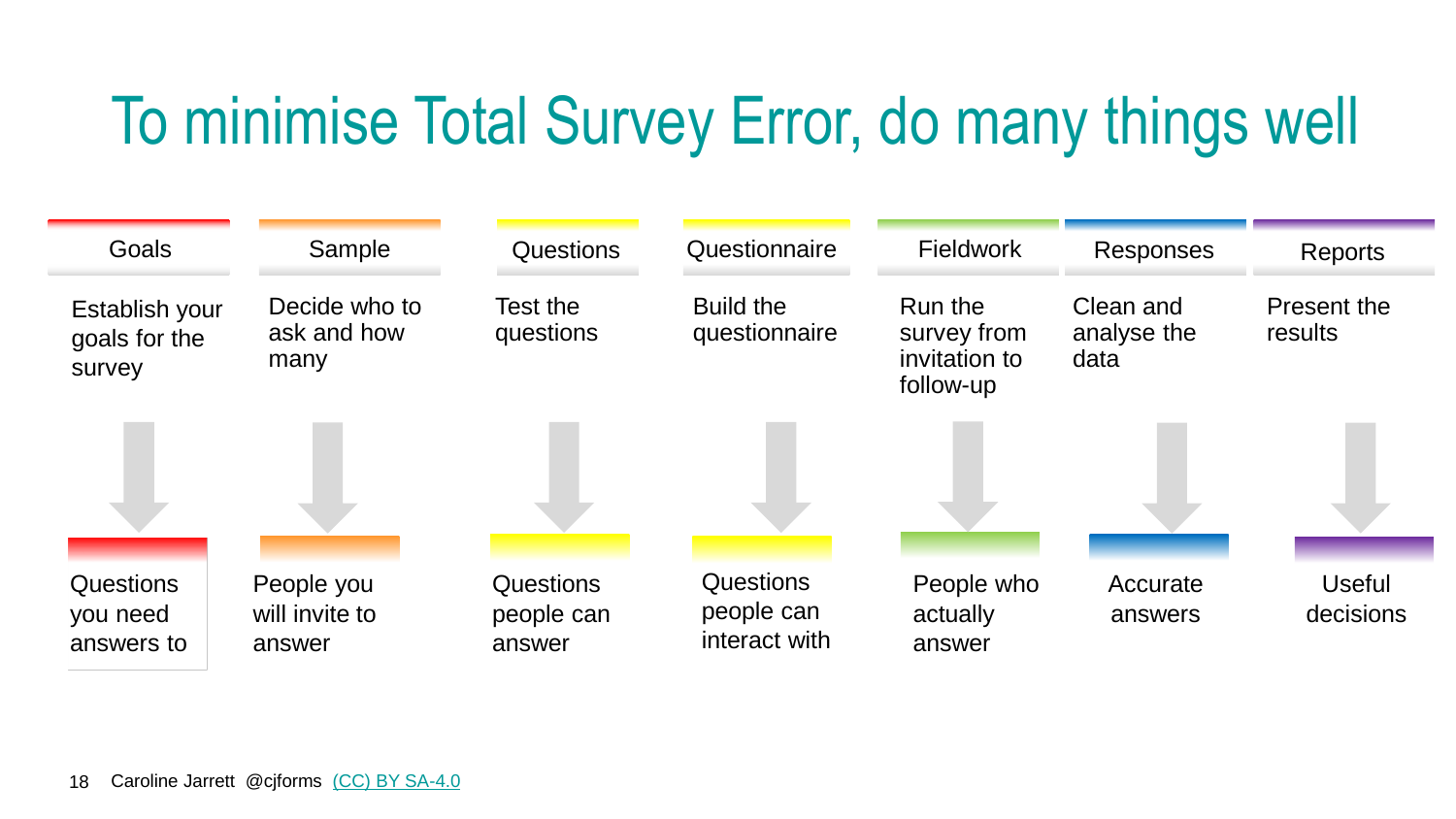An example: I see so many recommend questions

Would you recommend us to a friend or family member?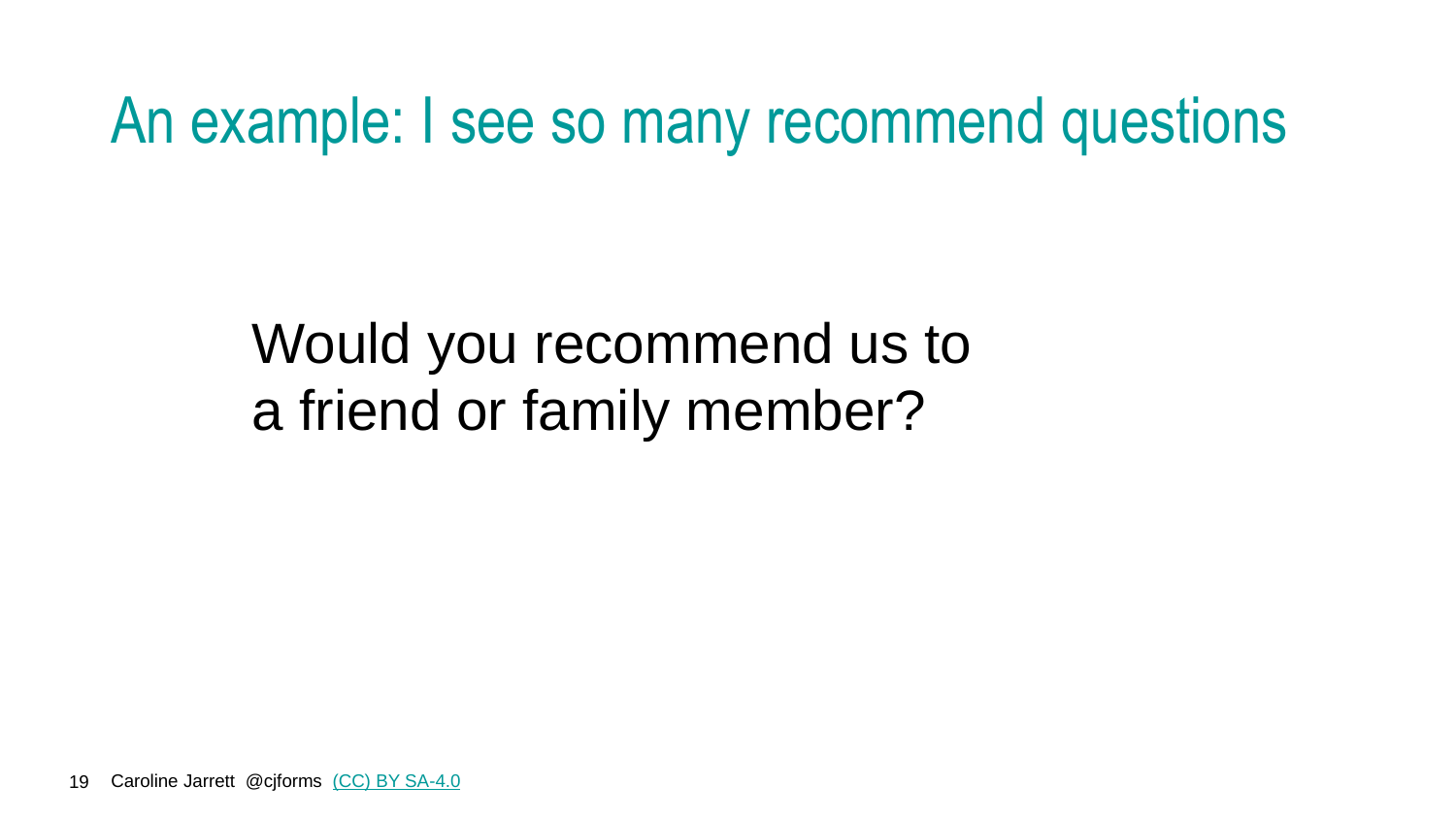#### "Recommend to friend/family" can be OK

#### **A shop selling clothes**

| What do you want to know?                      | Whether they will recommend                                                         |
|------------------------------------------------|-------------------------------------------------------------------------------------|
| Why do you want to know?                       | To compare numbers<br>over time                                                     |
| What number do you need to<br>make a decision? | Some good reasons<br>(investigate and fix problems)<br>Some bad ones (punish staff) |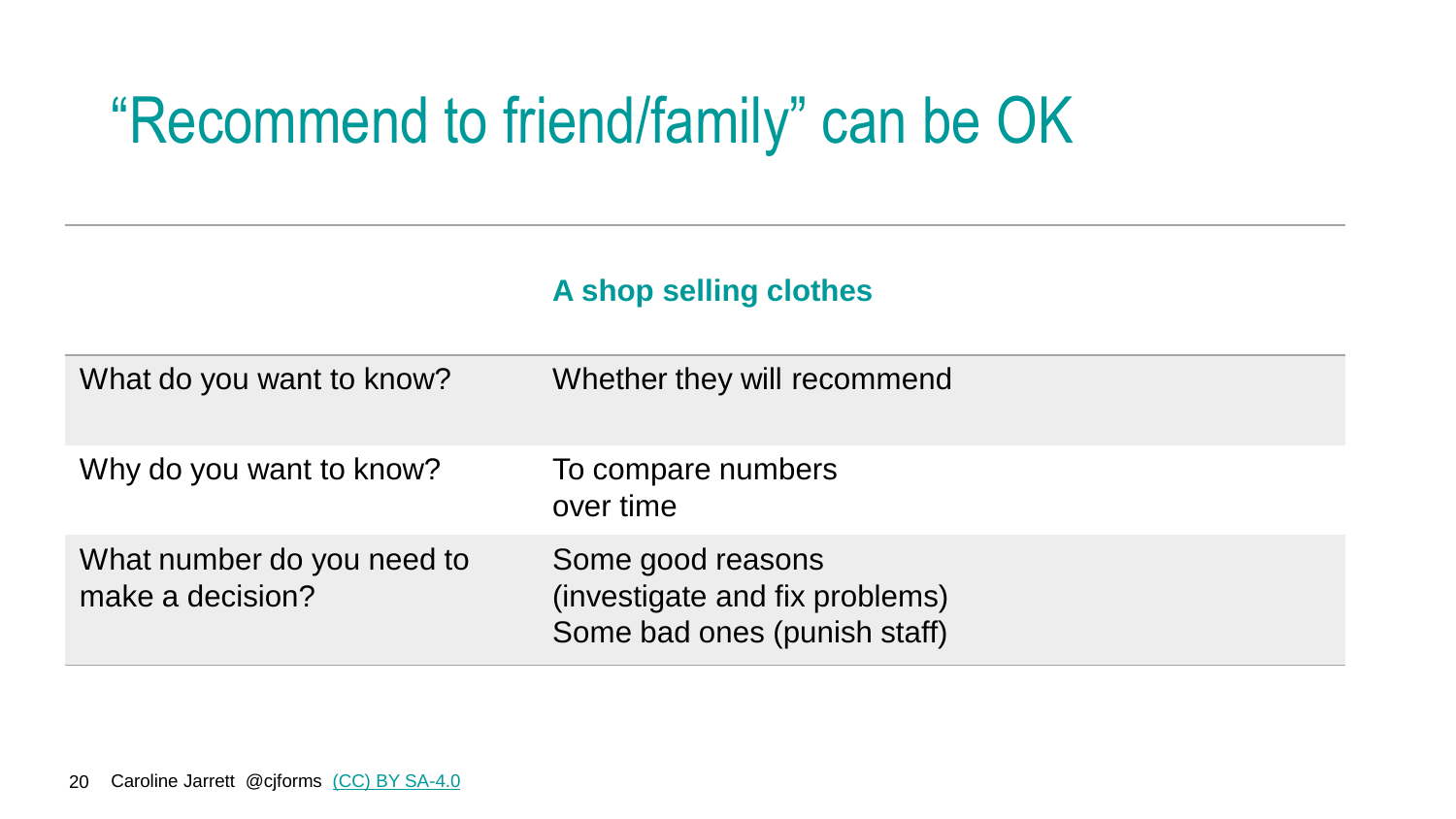#### "Recommend to friend/family" can be very strange

|                                                | A shop selling clothes                                                              | <b>A hospital ward</b>                  |
|------------------------------------------------|-------------------------------------------------------------------------------------|-----------------------------------------|
| What do you want to know?                      | Whether they will recommend                                                         | $??\overset{\frown}{?}$                 |
| Why do you want to know?                       | To compare numbers<br>over time                                                     | Because someone said<br>they had to ask |
| What number do you need to<br>make a decision? | Some good reasons<br>(investigate and fix problems)<br>Some bad ones (punish staff) | 2222<br>What decision?                  |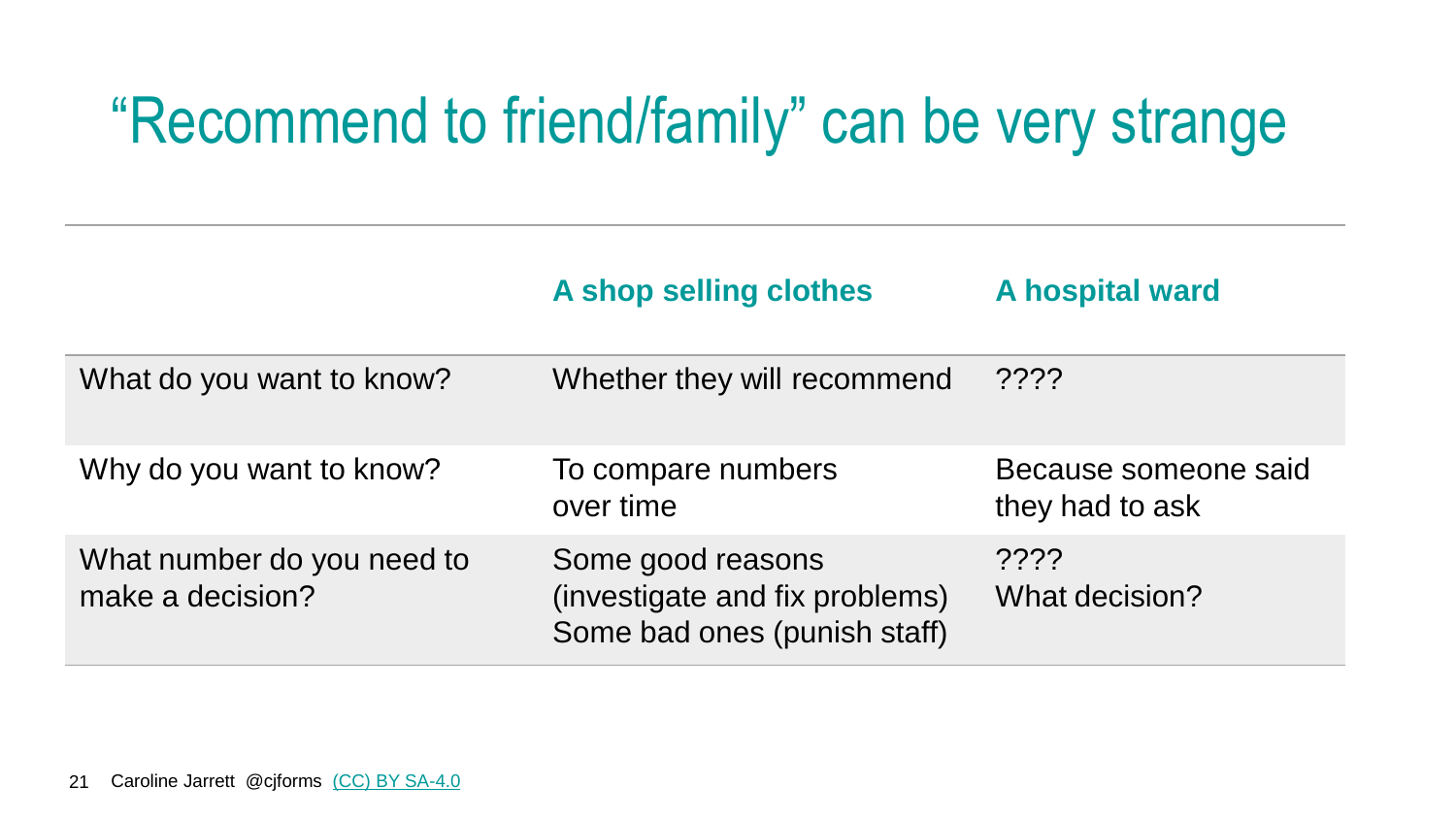#### Takeaway Test your questions by interviewing in context